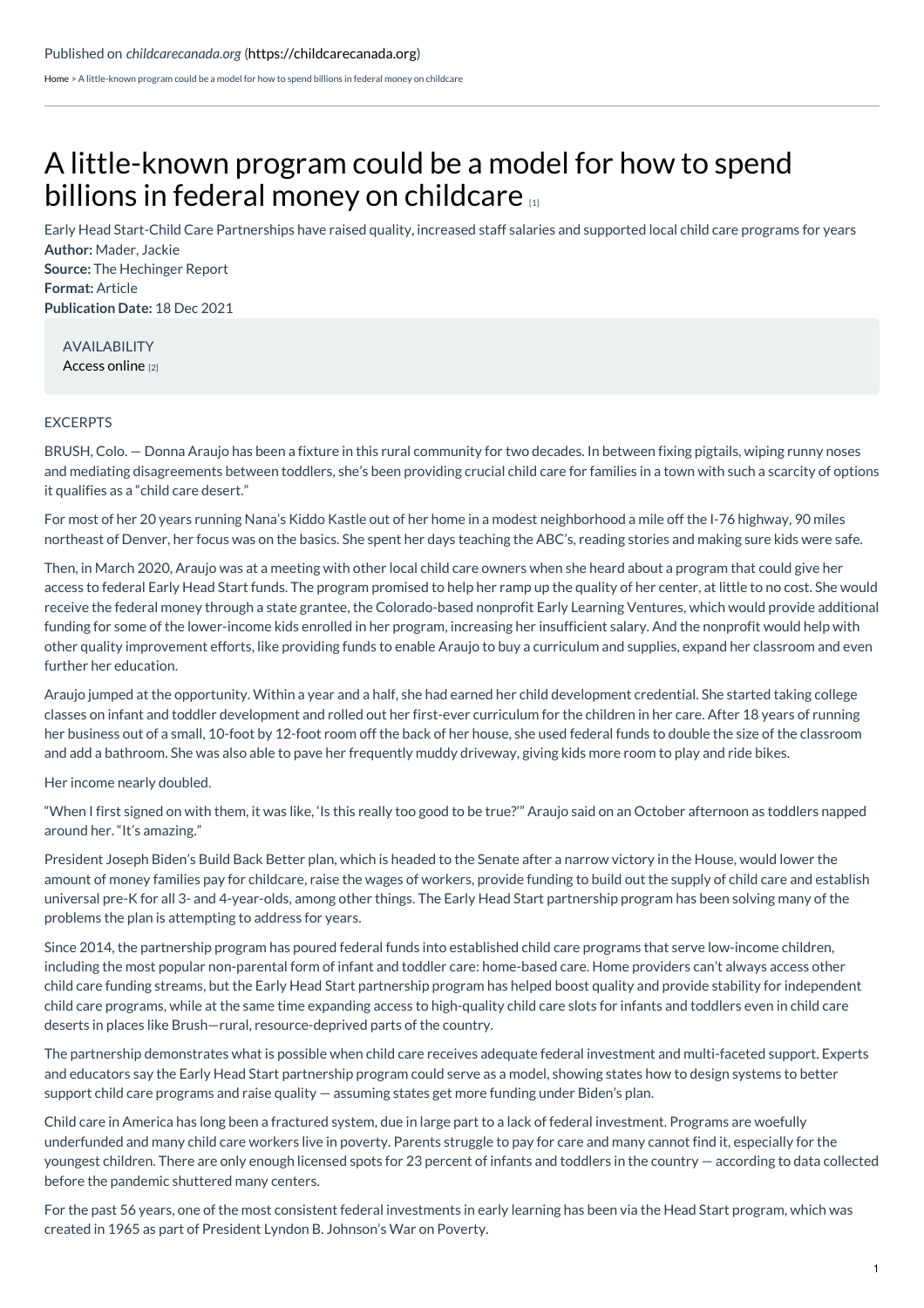Early Head Start was created under the Head Start umbrella in 1995 to expand the organization's assistance to infants, toddlers and pregnant women and expectant families. Each year, more than 1 million low-income children and their families receive free high-quality child care focused on school-readiness, health screenings, meals and comprehensive family-support services through Head Start and its affiliated programs.

While the quality of Head Start classrooms can vary, research on Head Start and Early Head Start generally shows the programs can improve cognitive and social-emotional development, kindergarten readiness and high school graduation rates. Children who attend Head Start programs are more likely to receive dental checkups, have fewer child welfare encounters during elementary school and are less likely to end up in foster care.

But in 2021, there were only enough Head Start slots for 36 percent of eligible 3- to 5-year-olds; only 11 percent of eligible infants and toddlers had access to an Early Head Start program.

Expanding access to Early Head Start was one of the original goals of the partnership program when it launched during the Obama Administration in 2014. The program has received ongoing, bipartisan support from Congress since its inception: In 2018, lawmakers increased funding for the program by \$150 million, and added another \$100 million in March 2021 to expand in 32 states and Puerto Rico. (Grant recipients must raise a 20 percent match of their award in non-federal funds.)

About 33,500 children currently receive child care funded by the partnership.

The federal funding layers on top of tuition or state subsidies for low-income children. On average, the amount Early Head Start partnership providers receive from the program is twice as much as the amount they get from the states for taking care of low-income children. Unlike some state subsidy programs, the partnership program pays providers based on enrollment numbers, not attendance, ensuring they receive steady funding even when a child is absent.

Program participants also receive substantial funding up front to pay for facility improvements, toys and supplies, as needed. And they have access to frequent coaching, wraparound services for children and families and opportunities for teacher education and training.

While some of these measures — like specific funding to boost quality and improve facilities — are included in the Build Back Better plan, others are not. States may be on their own to roll out offerings that providers say have been helpful, like coaching for infant and toddler teachers and wraparound services for enrolled families.

These supports can have the greatest impact for family child care providers, many of whom are isolated, said Cara Sklar, deputy director of early and elementary policy at the nonprofit New America.

"It's often a woman in her own home, operating almost completely on her own, aside from a few monitoring visits from her state that are about health and safety," Sklar said. The Early Head Start-Child Care partnerships "brought all of these supports to family child care."

In Colorado, most of the child care programs working with Early Learning Ventures have almost doubled their revenue since joining the partnership, said Sue Renner, executive director of the David & Laura Merage Foundation, which launched Early Learning Ventures in 2008 and became an Early Head Start-Child Care partnership grantee in 2015. The nonprofit has received two financial grants from the federal government for the partnership program, and funded 489 infants and toddlers Early Head Start spots across Colorado in 2020.

"You watch this and I'm thinking, this is a no brainer," Renner said. "Why aren't we doing way more of this?"

On a windy October morning inside her cinderblock house in Pueblo, Colorado, child care provider Erica Cisneros was playing with three toddlers in a large classroom stocked with toys while waiting for a dental hygienist to arrive to conduct oral screenings. Cisneros, who joined the partnership program two years ago, said the services available through Early Head Start have helped families who otherwise might not have access to medical care and have provided information to parents who didn't know their child should see a dentist at a young age.

Cisneros has run a child care program out of her home by herself for 12 years. It's a job that is also a family tradition: Her mother ran several child care centers when Cisneros was growing up, and her sister works for the state's child care rating system.

It hasn't been easy, though. Before joining the partnership, life was hectic. "It was 24/7. I was either cleaning on weekends or trying to catch up. There was no break," she said. "Before, you always felt like you're alone and like, you're really just treading water to keep going."

In her first 12 years, Cisneros didn't make enough money to pay herself for her work. After paying her bills and buying items for her program, there was often little to nothing left over Now, with more financial support and a dedicated coach through Early Learning Ventures, Cisneros feels she has the guidance needed to help navigate state and Head Start requirements. The program also serves as a financial "buffer." Cisneros is finally able to afford more than just the bare necessities.

## "I think it is one of the most promising things we have done in taking something to scale in this country."

#### Linda Smith, the director of the Bipartisan Policy Center's Early Childhood Development Initiative

The partnership pays for diapers and wipes for her Early Head Start children. It enabled her to add a diaper changing station and pave her backyard to make more space for riding bikes and scooters. Soon after she joined the partnership, she received enough funding to hire an assistant and finally give herself a salary.